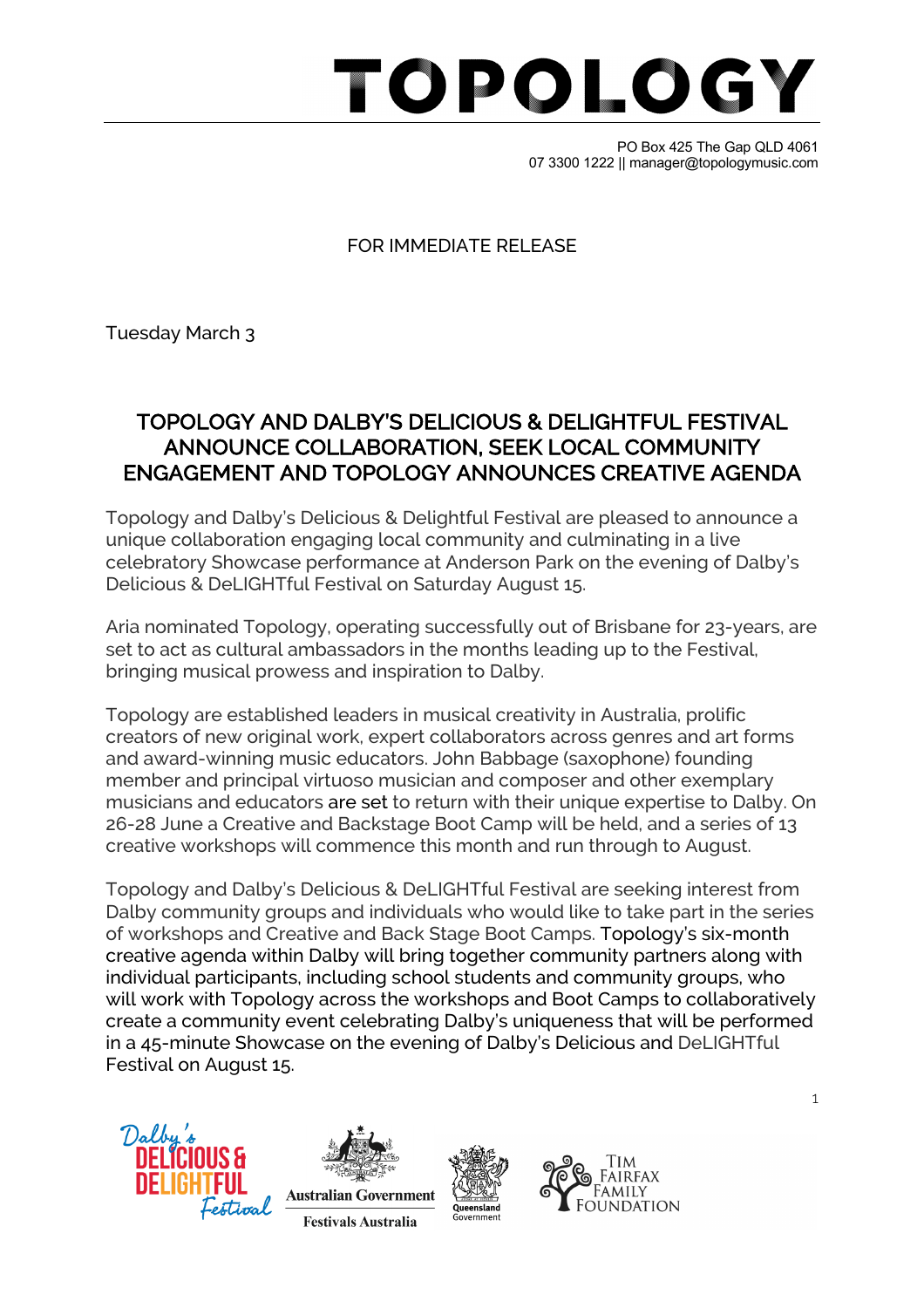# TOPOLOG

PO Box 425 The Gap QLD 4061 07 3300 1222 || manager@topologymusic.com

Topology have an energetic community engagement and education program called Top Up, and since 1998 they have worked closely with schools and communities to compose, mentor and perform with young people, emerging artists and the greater community. The State Award Winner for Excellence in Music Education at the APRA AMCOS Art Music Awards 2015, Top Up has grown exponentially over the years reaching thousands of participants across regional Australia each year. The primary goal of Top Up is to build the creative capacity of participants and to help reinvigorate much needed community based social events by binding and connecting with, in this instance, the people of Dalby who have struggled with the effects of climatic hardships.

Topology affirms that regional artists are critical to a vibrant arts sector that reflects Australia's depth and diversity. Through Topology's strong commitment to educational programs, the creativity of music, enriches and empowers the individual human spirit in these regional communities who have borne the brunt of prolonged climate and on-flow economic hardships. The workshops and programs, accessible to all, are important avenues providing opportunities to harness how to bring creativity into the lives of individuals and the collective regional communities, who do not benefit from the enriched cultural programs that metropolises afford. Acting as a vital bridge for skills sharing from established renowned creative practitioners and educators, individuals and organisations are supported to reach full potential in order to establish and deliver successful creative ventures for themselves and their town. It is well documented that arts and the creative pursuits, broaden the mind and assist with individual and community well-being.

Announcing the partnership, Creative Director Christa Powell said, "We are thrilled to partner this year with Dalby's Delicious & DeLIGHTful Festival. The Showcase performance will be a splendid opportunity to promote local talent and artistry borne of the TOP UP workshops and Boot Camps."

Dalby's Delicious & DeLIGHTful Festival Committee Member, Beth Wood, said, "We are very excited to be working with Topology in 2020 to produce *Dalby - it's the People Celebration.* It gives us an amazing opportunity to celebrate Dalby's greatest asset - its people."

### TOPOLOGY

Topology is a Brisbane-based not for profit organisation, operating successfully for 23 years. Established in 1997,Topology are established leaders in musical creativity in Australia, prolific creators of new original work, expert collaborators across genres and art forms and award-winning music educators. Nominated for a 2014 ARIA Award for Best Classical Album (Share House), Topology has a well-established reputation for their signature work. The quintet experiments with surprising combinations of music genres, theatrical staging and cross art form collaborations to create exciting, thoughtprovoking music experiences for audiences of all ages, backgrounds and tastes. Resident Artist at Brisbane Powerhouse









2